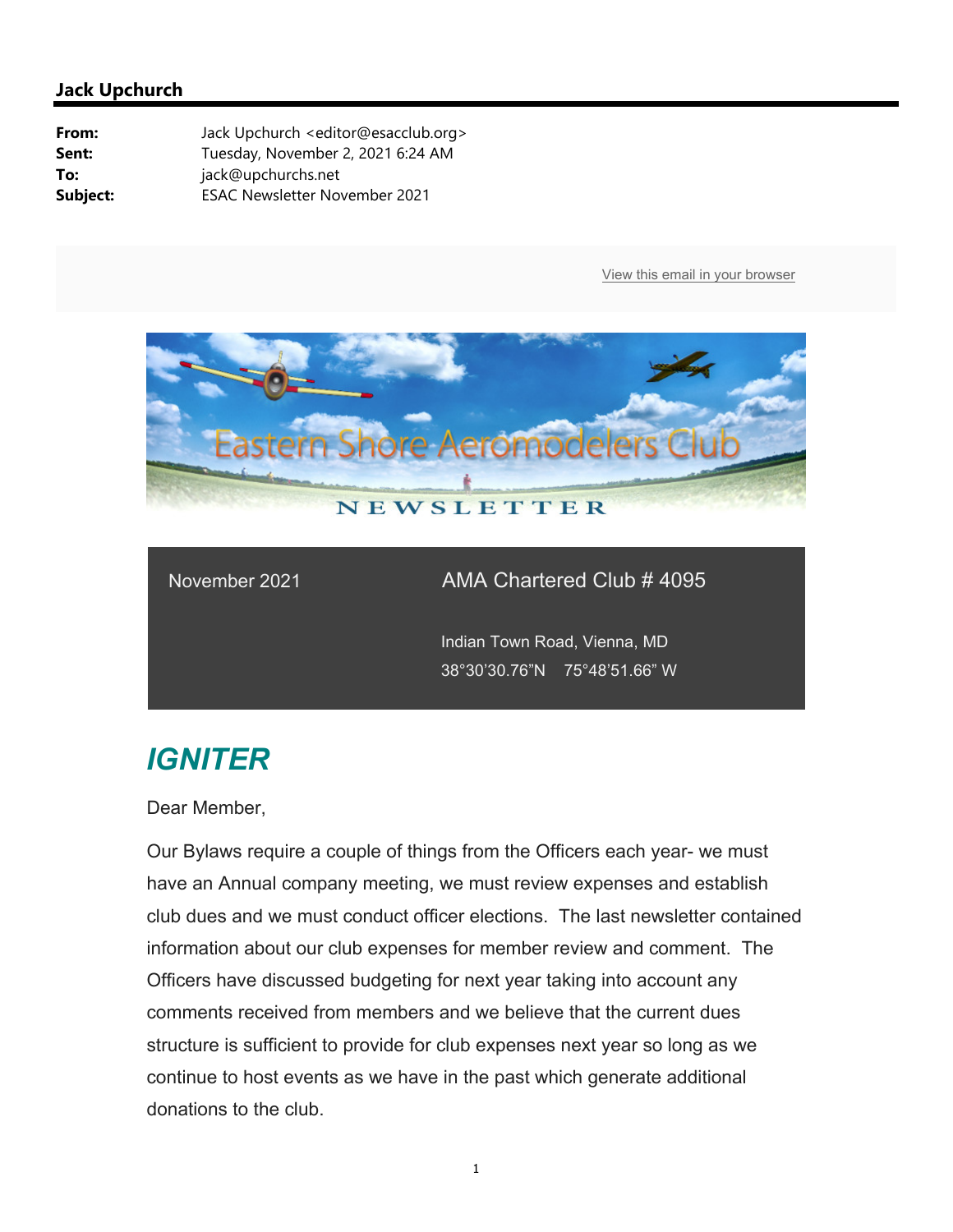Club Officer nominations were solicited in the last newsletter as well as letting members know that existing Officers are willing to continue for another year with approval from the members. We did not receive any new nominations, and so your slate of Officers for 2022 will be:

> Jack Upchurch, President Duane Lundahl, Vice President Jack Rosemere, Treasurer Jim Cockran, Safety Officer

Since we have no place to meet inside where there are lights and heat for a club meeting, we are asking members to just click this link reply to this newsletter with their Vote for the slate of Officers.

See you soon,

Jack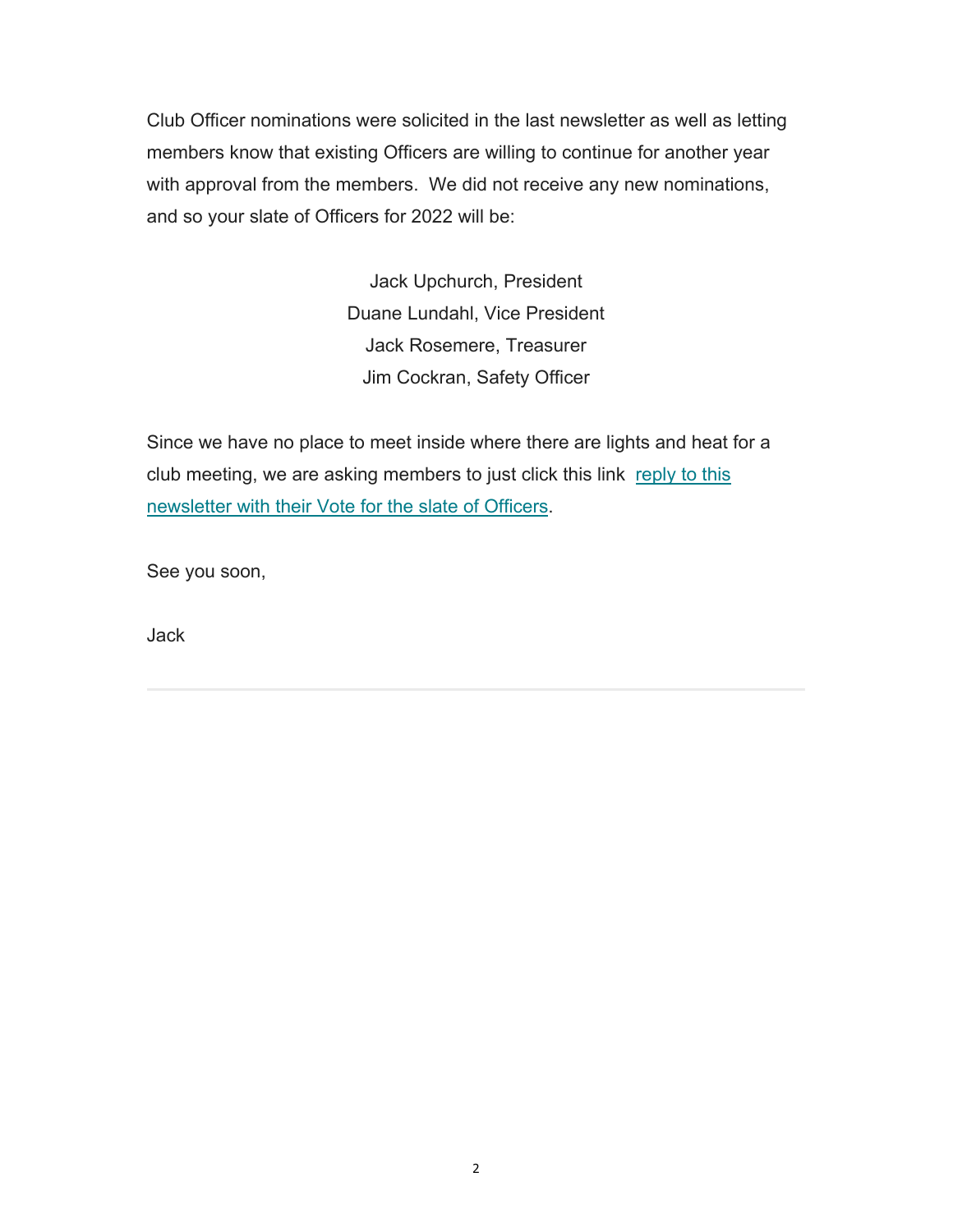

A photo of Jack Rosemere's recent experiment. This Pawnee was supposed to successfully fly through the trees and come out on the other side. Alas, the experiment proved once again that our airplanes need to fly around or over the trees.

## A Meeting was called to order on . . .

We didn't have a meeting in October.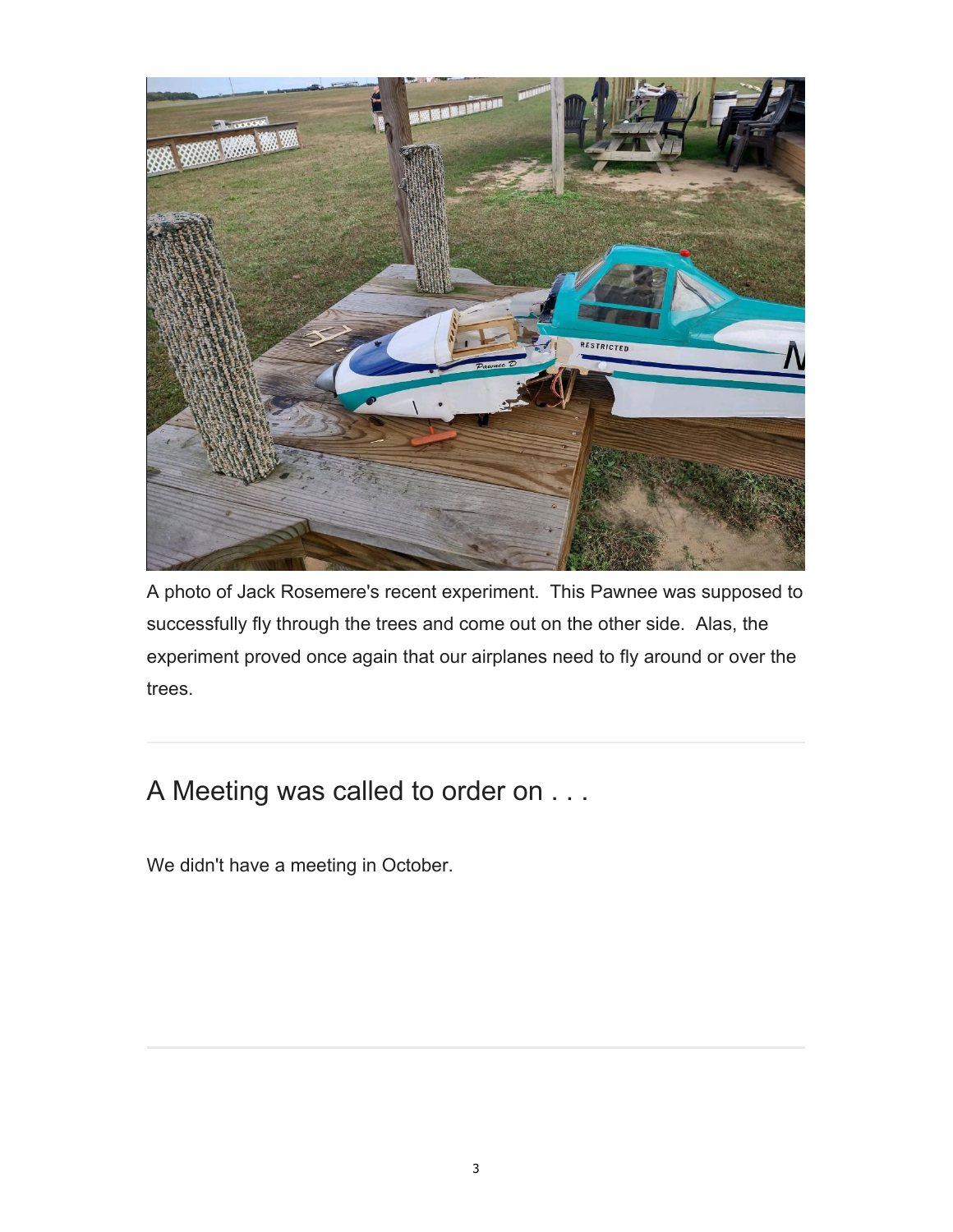### **The Official 2021 Club Calendar- Check the website for more up to the minute schedule changes.**

- July 14 Meeting 7pm at the field
- August 11 Meeting 7pm at the field
- August 14-15 Jim Coll Memorial Stunt Line Contest
- August 28-29 IMAC **Competition**
- September 8 Meeting -7pm at the field
- September 11-12 Giant Scale Fly In
- September 18-19 Giant Scale rain date
- October 13 Meeting No Meeting
- November 10 No Meeting
- December 8 Meeting No Meeting

|                          | Happy Birthday to Us |                          |
|--------------------------|----------------------|--------------------------|
| <b>Support Our Local</b> |                      |                          |
| <b>Hobby Shops</b>       | <b>Bob Boyer</b>     |                          |
| <b>Hobby Stop</b>        | Eric Johansen        | Links                    |
| Reopened and ready       |                      |                          |
| for business:            | Jerry Sciortino      | <b>AMA Website</b>       |
| 22762 Sussex Hwy         |                      |                          |
| Seaford, DE              | <b>Brad Smith</b>    | <b>AMA - District IV</b> |
| 302-629-3944             |                      |                          |
|                          | Tim Stagg            | <b>Know Before You</b>   |
| <b>Hobby Town of</b>     |                      | <b>Fly</b>               |
| <b>Easton</b>            |                      |                          |
| 106 Marlboro Ave         |                      | <b>FAA- Pilot</b>        |
| Easton, MD               |                      | <b>Registration</b>      |
| 410-822-7800             |                      |                          |
|                          |                      |                          |